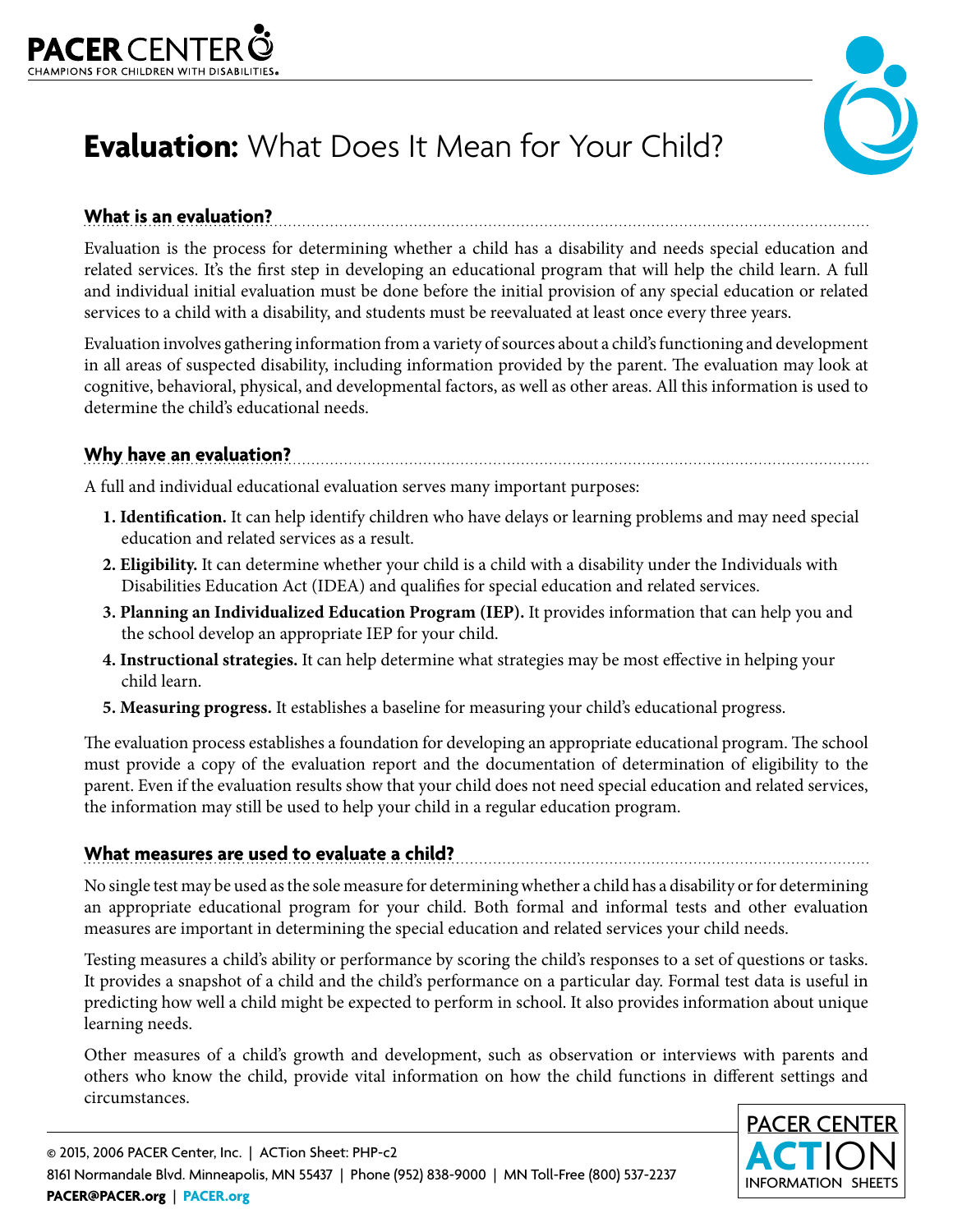The school must conduct a full and individual evaluation consistent with the IDEA that uses information from diverse sources, including formal and informal data. Tests are important, but evaluation also includes other types of information such as:

- · medical information
- · comparisons of the child's progress to typical expectations of child development
- · observations of how the child functions in school, at home, or in the community
- interviews with parents and school staff

As a parent, you have a wealth of information about the development and needs of your child. When combined with the results of tests and other evaluation materials, this information can be used to make decisions about your child's appropriate educational program.

#### **What types of tests are available?**

There are many types of tests that schools use to measure student progress. Here are a few important terms parents may need to know.

### **Group tests**

Group achievement tests may not be used to determine eligibility for special services. They furnish information about how a child performs in relation to others of the same age or grade level, but they do not identify an individual student's pattern of strengths and needs.

### **Individual tests**

Tests administered individually to your child can clarify the special education and related services your child needs to progress in school.

### **Curriculum-based assessments (CBAs) or curriculum-based measurements (CBMs)**

These types of tests are developed by educational professionals to examine the progress a child has made in learning the specific materials the teacher has presented to the class. They can be useful tools for teachers and parents in determining whether learning is taking place, but they must never be used to determine eligibility for services.

### **Standardized tests**

Standardized tests are rigorously developed by experts to be used with large populations of students. The tests are administered according to specific standards. Standardized tests can evaluate what a child has already learned (achievement), or predict what a child may be capable of doing in the future (aptitude).

#### **Norm-referenced tests**

Norm-referenced tests are standardized tests that compare a child's performance to that of peers. They can tell you where your child stands in relation to other children of the same age or grade.

### **Criterion-referenced tests**

These tests measure what the child is able to do or the specific skills a child has mastered. Criterion-referenced tests do not assess a child's standing in a group but the child's performance measured against standard criteria. They may compare a child's present performance with past performance as a way of measuring progress.

### **What criteria are used in selecting tests?**

Schools should look at many factors when selecting tests to use in evaluation. Here are a few:

· Tests must be reliable. A test is reliable if it offers consistent results when taken at different times and/or given by different evaluators. You should feel comfortable asking for the reliability of the tests given to your child if this information isn't discussed along with the test results.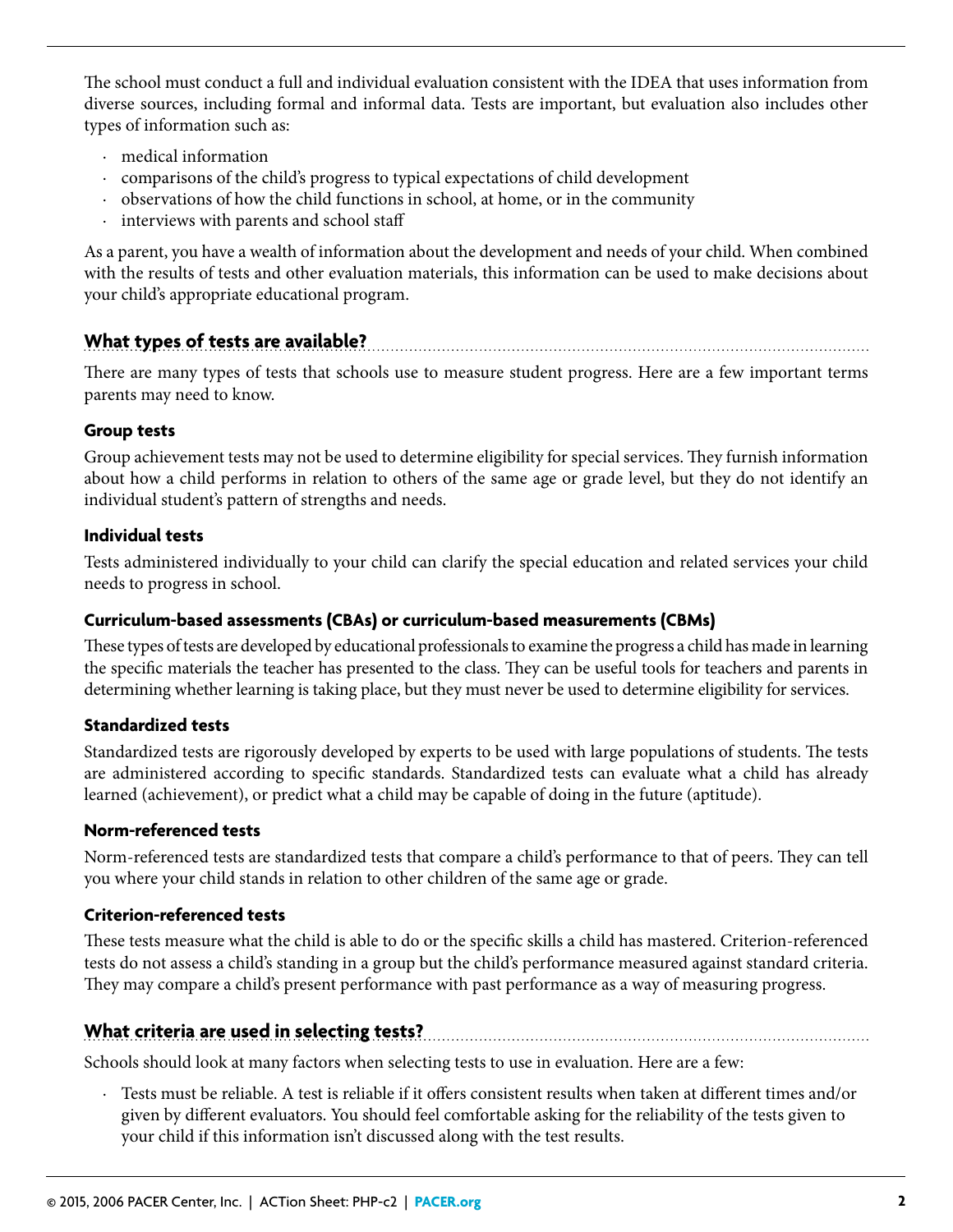- Tests must be valid. A test is valid if it actually measures what it was designed to measure. Tests must accurately reflect the child's aptitude or achievement level. Any standardized tests your child is given must have been validated for the specific testing purpose and administered by trained and knowledgeable personnel.
- · Tests and other evaluation materials must not discriminate against a child on a racial or cultural basis. They must be administered in the child's native language or other mode of communication unless it is clearly not feasible to do so.
- · Factors such as your child's attentiveness, motivation, anxiety, and understanding of the test directions can affect the score.

# **What is functional assessment?**

While tests are an important part of a full and individual evaluation, sometimes what children can do or need to learn is not reflected in their scores. A functional assessment looks at how a child actually functions at home, at school, and in the neighborhood.

Functional assessment for some students includes looking at reading, writing, and math skills. For others, evaluating whether the student is able to ride the city bus, dress independently, or handle money might be more appropriate.

# **What is functional behavioral assessment?**

When a child has behavior problems that do not respond to standard interventions, a functional behavioral assessment can provide additional information to help the team plan more effective interventions.

A typical functional behavioral assessment includes the following:

- · A clear description of the problem behavior.
- · Observations of the child at different times and in different settings. These observations should record (1) what was happening in the environment before the behavior occurred, (2) what the actual behavior was, and (3) what the student achieved as a result of the behavior.
- · Positive behavioral interventions, strategies, and supports to address that behavior, and to teach behavior skills. Once the functional behavior assessment has been completed, the results may be used to write a behavior intervention plan or to develop behavior goals for the individualized education program.

### **How are evaluation results used?**

After your child's evaluation is complete, you'll meet with a group of qualified professionals to discuss the results and determine whether your child has a disability under IDEA. The school must provide you with a copy of the evaluation report and a written determination of eligibility.

If the team determines, based on the evaluation results, that your child is eligible for special education and related services, the next step is to develop an IEP to meet your child's needs.

The goals and objectives the IEP team develops relate directly to the strengths and needs that were identified through evaluation.

It's important for you to understand the results of your child's evaluation before beginning to develop an IEP. Parents should ask to have the evaluation results explained to them in plain language by a qualified professional.

You will want to request the evaluation summary report before meeting with other members of the IEP team to develop the IEP. Reviewing the results in a comfortable environment before developing the IEP can reduce stress for parents and provide time to consider whether the results fit their own observations and experiences with their child.